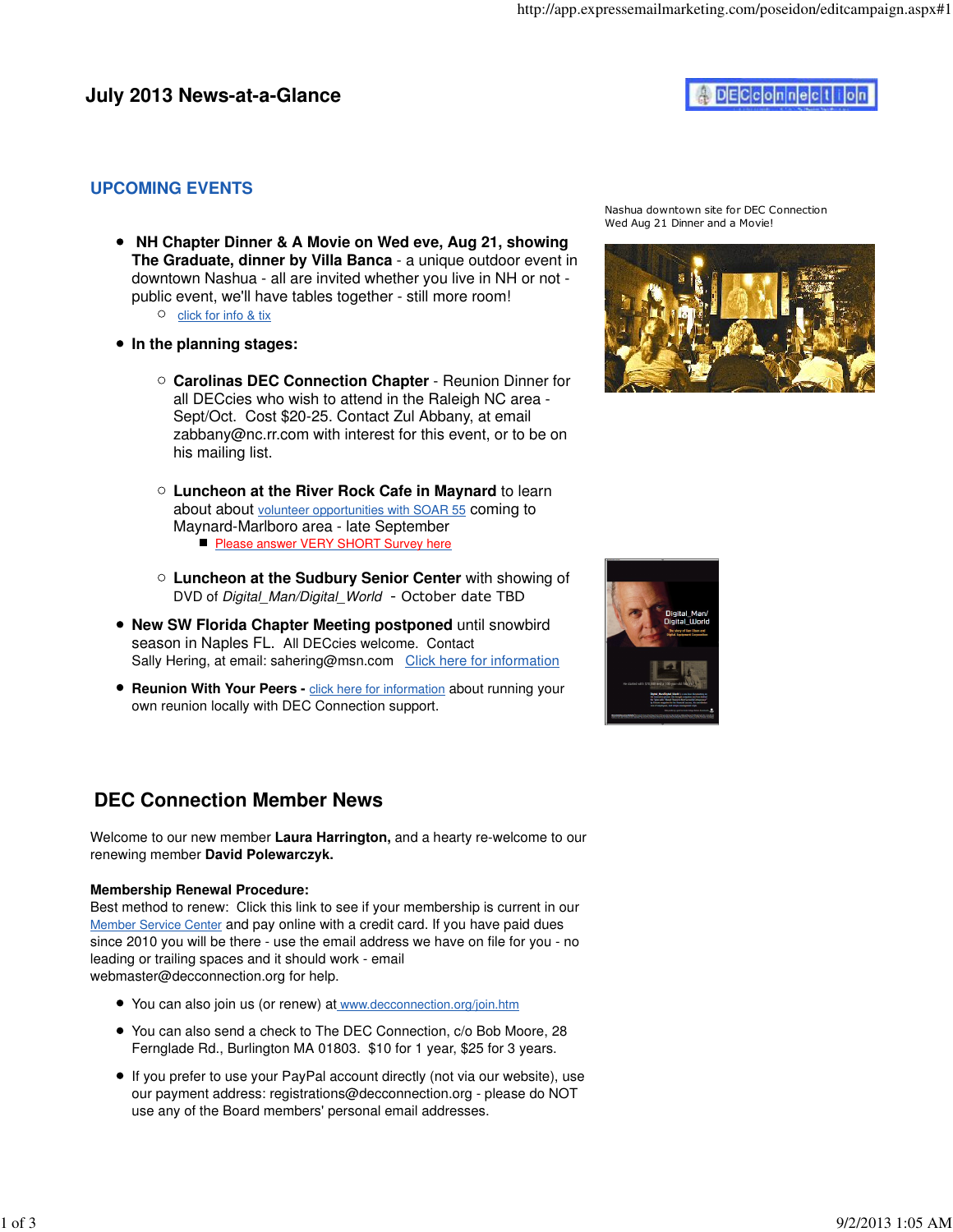Update on **Digital Man/Digital World** - The first PBS showing of Digital Man/Digital World, the story of Ken Olsen and Digital, was 21 Feb 2012 on PBS in Indianapolis - here is a link to the 57-minute video on their website to watch on your computer!

http://video.wfyi.org/video/2282149336/

thanks to Marge Morrissey for sending us the link.

A DVD can also be purchased directly from PBS, link below.

## **DEC Connection Member NewsBytes**: send yours to:

webmaster@decconnection.org. See our new NewsByte archive page.

- **Larry Mello** (retired, near Charleston SC) writes that he would like to reconnect with other former instructors from Educational Services in Bedford. Some names are Ed Crowley, Bill Foley, Ray Corrado, Brian Hern, Tom Polaski, Tom Capalongo, and Bob Mellor. Please email Larry at email: lcmello1@att.net if you can help him find any of these or other Ed Services folks. Thanks!
- **Kate (Stanton) Whalen** writes: Husband Tim Whalen (also DEC Alum) and I moved to North Berwick Maine in October of 2012, where we breed and show champion alpacas. Please give us a call and stop by for a visit when you are in southern Maine. 978.302.5103. Limerick Heritage Alpacas at Atlantic Star Ranch in North Berwick, Maine. KateWhalen52@msn.com

#### **Sad News Department** - details on our Memorials Page

Our condolences to friends and family of former DEC employees: Harry Goforth (Colorado Springs); Thomas Q. Harrington (Townsend MA, Oct 2010); Christine M. (Knaup) Raspuzzi, Leominster MA; Mike Rogosin (Nice, France/Delaware); Phil Tays (Chelmsford MA).

### **Website Updates**:

- Read about Barb Finer, our featured Member Entrepreneur.
- Know someone who is leaving HP? Please pass the word to anyone leaving HP to use the HP Alumni Association's "ASAP Checklist" immediately. It has advice and mutual help -- developed by HPAA members -- on the many things you have to do before you lose access to HP's internal systems. Thanks to Curt Gowan for this posting. Go to http://www.hpalumni.org/asap (HPAA membership not required.)
- The PBS video of the documentary about Ken and the history of DEC, Digital Man/Digital World, is available online (\$25+s/h) from the PBS store: http://www.shoppbs.org/product/index.jsp?productId=13315614 It's a wonderful hour-long nostalgia trip. Enjoy! For those who prefer to watch on their computers, the free version is: http://video.wfyi.org/video/2282149336/
- **Links page**: Volunteer activities if you have an organization you'd like to post, email webmaster@decconnection.org. New page for SOAR 55.
- Use your **MEMBER SERVICE CENTER**! Use the gold Member Login button if you have paid dues since 2010. There are queries to find members in your area, and forms to submit to update your profile, send your news, DEC stories, and business listings for our public online yellow pages. You can check your dues status and renew your membership online. You can email a small photo for your profile, access or request membership in our LinkedIn Group, and send info for articles such as Featured Entrepreneur.
- DEC Stories submitted by our members and readers We are still collecting your unusual, humorous or just favorite DEC stories. Email them to webmaster@decconnection.org. They should be one page or less and be entertaining to our members. Click on this link to enjoy the ones submitted so